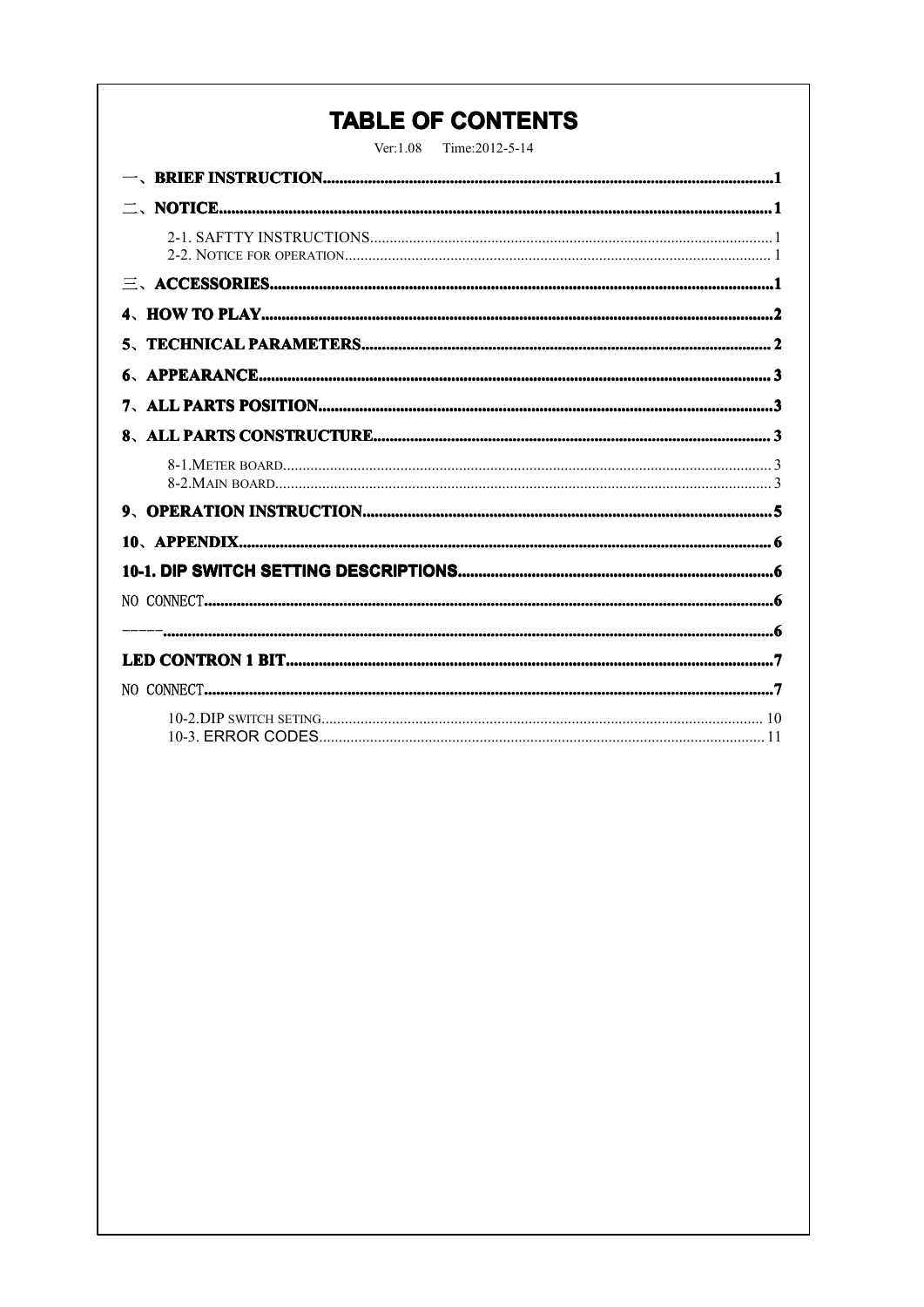### <span id="page-1-0"></span>一、Brief instruction

Cut ur Prize  $(LPJDJ01)$  a new version of indoor prize machine. This machine is simple to play, with brilliant cabinet design built of high quality materials.

## 二、NOTICE

### 2-1. SAFTTY INSTRUCTIONS

- $\bullet$ This machine is only for indoor use, is not suitable for outdoor use.
- $\bullet$  When the machine has been installed well, place the bottom of the machine on the floor to make sure it is steady.
- �Do not take it apart, make it up or move it arbitrarily.
- $\bullet$ Switch off the power and pull out the plug before moving it.
- $\bullet$ Place it on even floor, not the smoothie, unsteady or seriously vibrating place.
- $\bullet$ Do not place it near any high temperature or easily sparkling equipment.
- $\bullet$ Do not place any sundries on the machine or let any heavy press the power wire.
- $\bullet$ Do not expose the circuit par<sup>t</sup> in the machine to the air.

#### 2-2. Notice for operation

- � Check whether the power plug and power wire are good, whether the voltage is suitable for the machine before switching the power on.
	- $\bullet$ Voltage of power supply should be accord to the voltage on the back cover of it.
	- $\bullet$ Switch off the power before you maintain or inspect the machine.
	- $\bullet$ Only qualified personnel are allowed to inspect the electric control device of it.
	- $\bullet$ Use suitable accessories to displace parts of apparatus.
	- $\bullet$ Hold the plug instead of the wire to unplug the power wire.
	- $\bullet$ Do not to plug or unplug the plug with wet hand, do not pull or twist the power wire.

## 三、Accessories

Check whether the following accessories are ready before using it:

| Name                            | <b>OTY</b> | <b>REMARK</b>    |
|---------------------------------|------------|------------------|
| Manual                          |            |                  |
| keys                            |            | 1888(3), 1866(2) |
| Power cord                      |            |                  |
| String for the Claw<br>Carriage | $25cm*20$  |                  |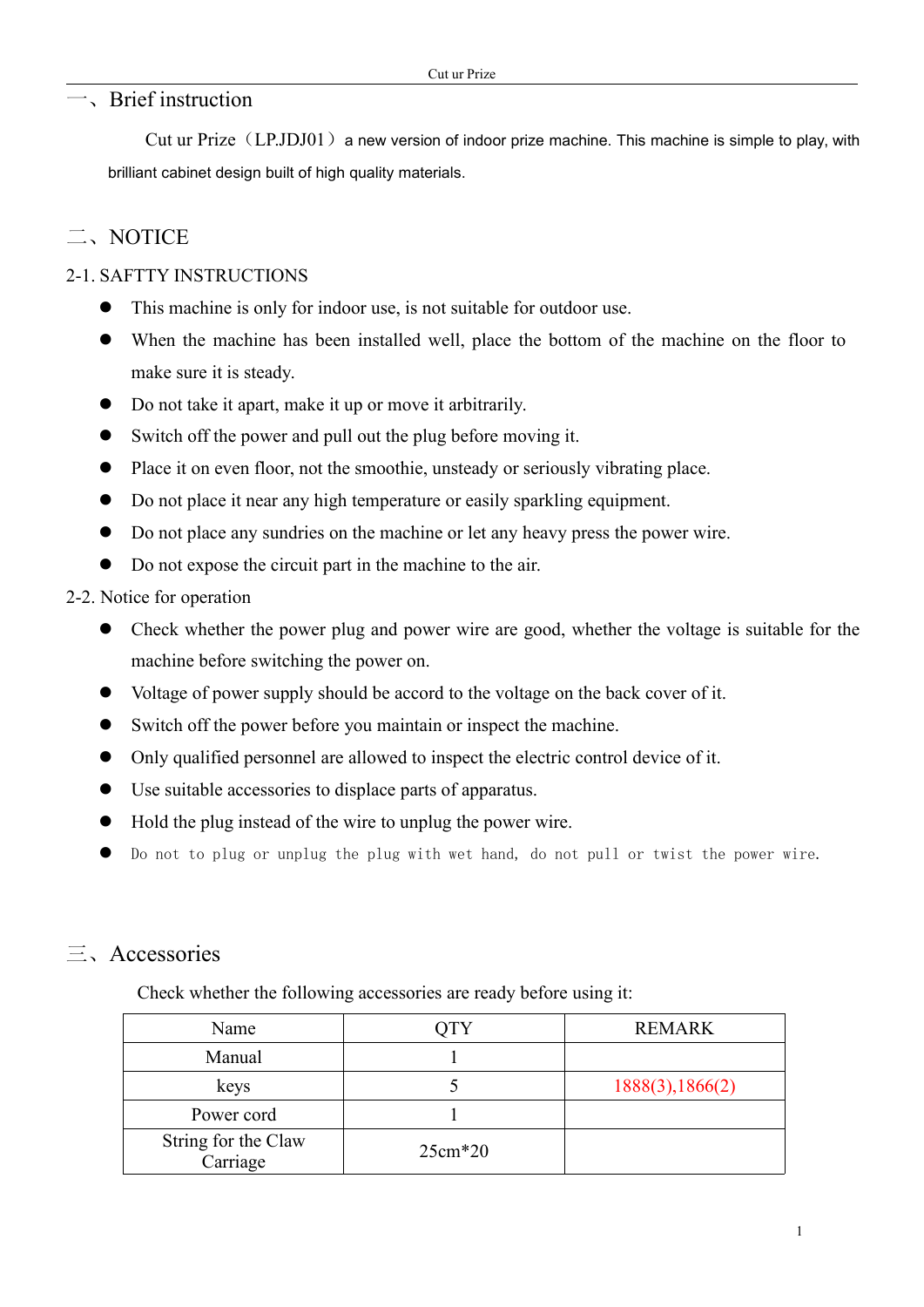## <sup>4</sup>、How to play

- <span id="page-2-0"></span> $\bullet$  Insert a coin to the coin selector or insert cash to the cash acceptor to begin the game;
- � Press the right direction button and operate the scissors move to right .When player move scissors to the meeting prize and close to the hanging prize loops;
- $\bullet$  Move the scissors to the loops direction ;
- When scissors reach the loop and loosen button;
- Cut off loop to get prize.

Hanging prize system notice instruction :

- It should be adjusted after transport or moving , pls according the practical circs;
- Pls do not make some location sdjust when the down tube slot without hanging anything;
- $\bullet$  It needs reset machine after adjust the DIP Switch or location;
- The machine need adjust one time each week;
- Check all the prize test sensors are normal.

Prize location adjust procedure:

In the attraction state,press SERVICE button enter the proze location adjustment mode.The crane will move to before location A1 after enter this mode first time and A1 LED bright.If some error on this adjustment,press TEST button to the horizontal position ,the LED display 1-- A1 means prize at the horizontal position .Press back button the crane will move to left and press right button to right. Press TEST button again, enter the upright position adjustment,the LED display 1||,it means A1 in the upright adjust mode and press back and right to move crane.Press SERVICE button to change the prize position,the ordinal derial A2 B1 B2 C1 C2 .In the C2 mode press SERVICE button to quit position adjust mode.

## 5、TECHNICAL PARAMETERS

**Mode**:LP.JDJ01

**Location requirements:** Temperature  $-10^{\circ}\text{C} \sim +40^{\circ}\text{C}$ , U.V. radiation Very low, humidity low, Vibrations **level: low**

Dimension:  $930$ mm ×  $860$ mm × 1920mm

Weight: 158KG

Power Supply: 220VAC

MAX Power: 80W

Player:1 Player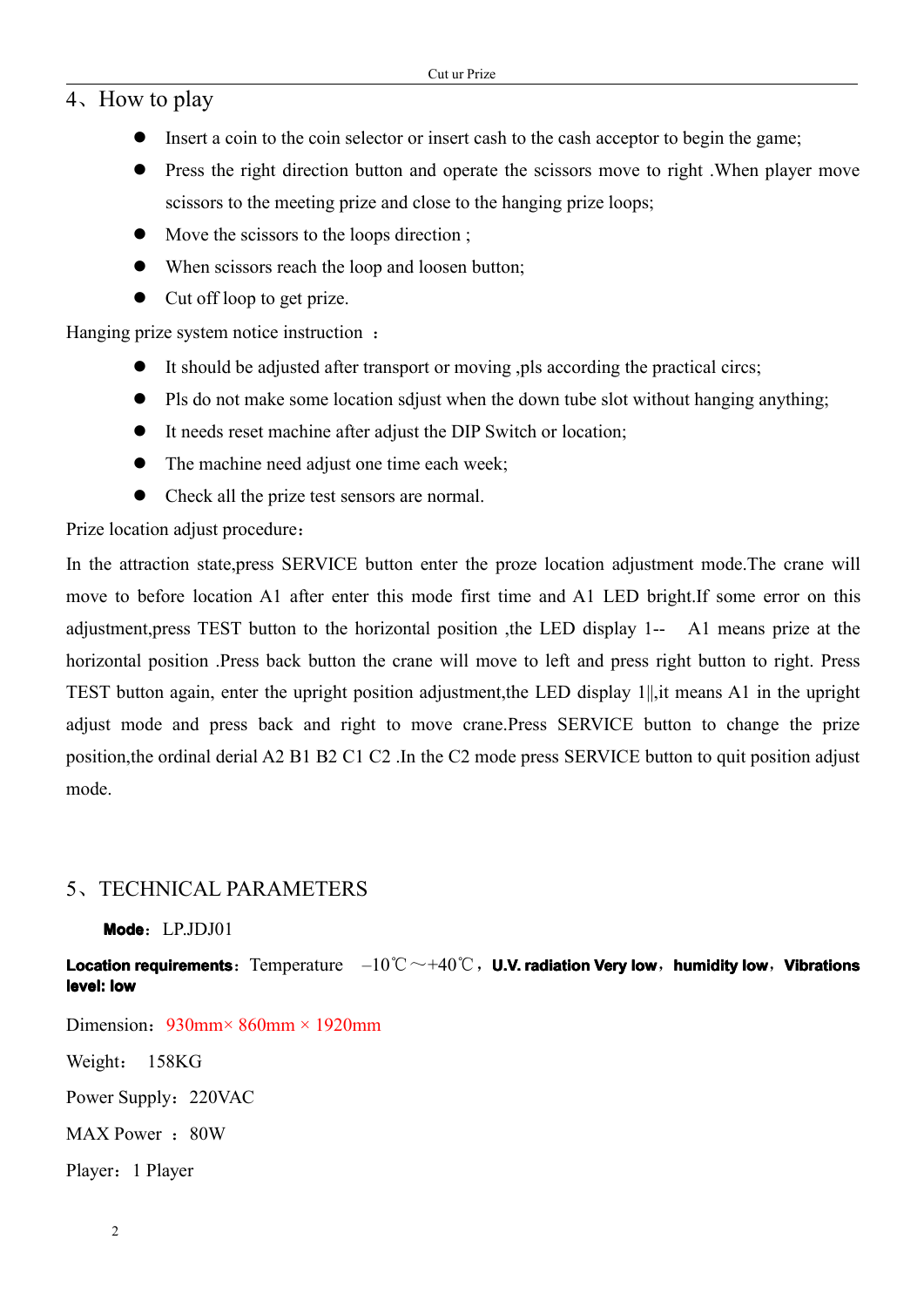### <span id="page-3-0"></span>6、Appearance

CREDITdisplay board: Coin QTY;

Right button: Insert coin, the button flashing, press it make crane move to right;..

Back button: After crane move to right, this button flashing, press it make crane move to back;

Coin entrance/coin return button: The left entrance is for inserting coins,and the right red entrance for return coins;

Coin return exit: When insert not suitable coins the button will return the coins;

Prize door: Game over player get prize

#### 7、ALL PARTS position

Fan

Power supply:  $+5V$ ,  $+12V$ .

Filter: Connect the power cord.

Main board: Machine operation.

Motor drive board: Crane drive。

Meter Board:Note later meter board details

Coin selector: Note later coin selector details.

Speaker: Music

8、All parts constructure

#### **8-1.Meter board**

Insert coin button: Press one time means insert one coin.

Coin QTY: Count all the coins from begin to the end.

Prize out A QTY: Count all the A prize QTY.

Prize out B QTY: Count all the B prize QTY.

Prize out C QTY: Count all the C prize QTY.

Service button: For clear the machine problem and adjust crane.

Reset button: Press it last 3 seconds to clear all the data.

Test button: In the attraction state, press this button to the test state...

### 8-2.Main board

- J1: Power input。
- J4:LED input connector。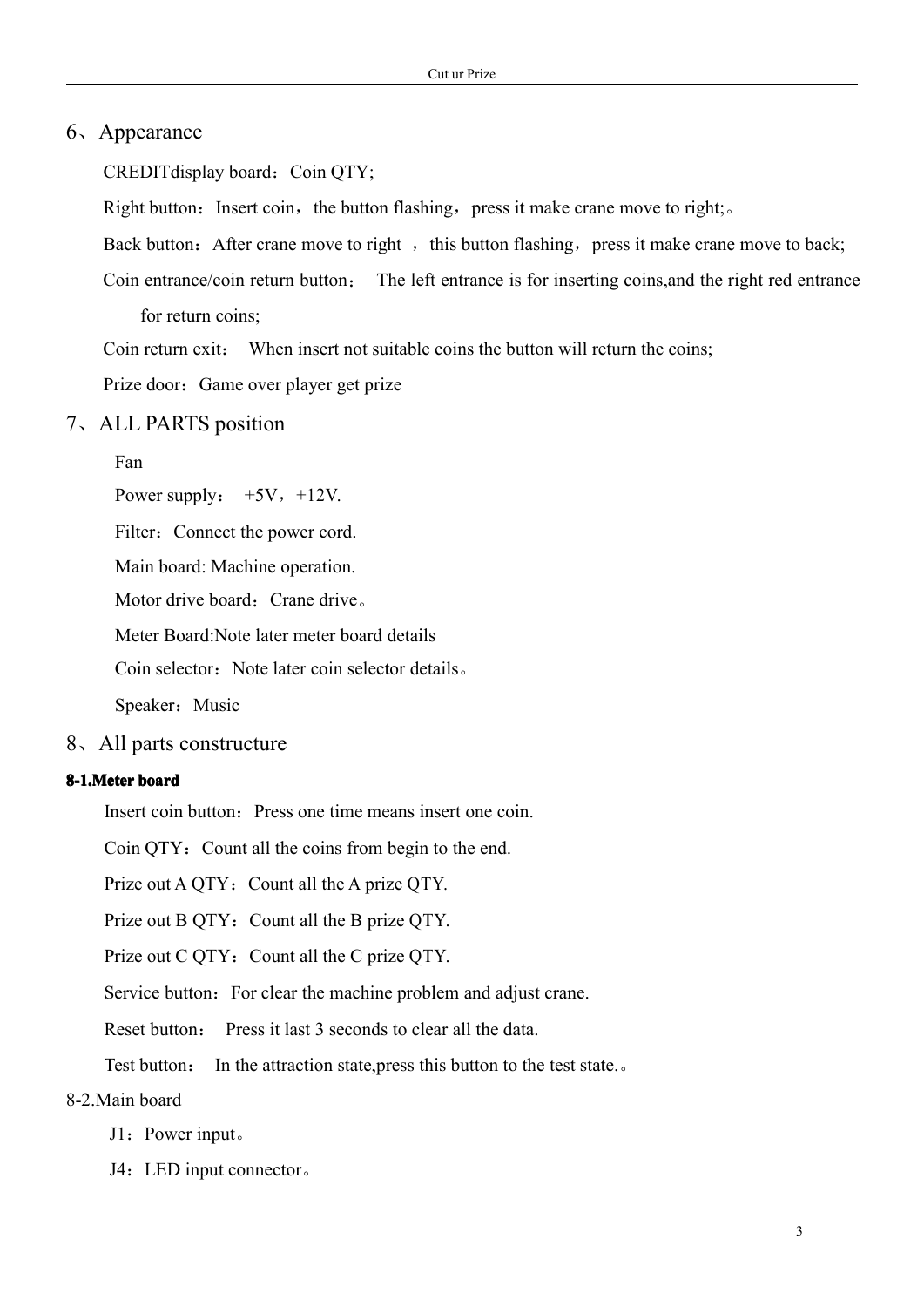J5: Ticket vending machine connector

J6: Function connector.

- J11: Volume, adjust the voice volume.
- J12: Speaker connector.
- Promt IC: Collect the coin and ticket QTY
- INCON1:  $\#1 \sim \#15$  INPUT.
- INCON2:  $\#16 \sim \#27$ INPUT.
- OUTCON1:  $\#1 \sim \#11$  OUTCON

(Remark: Other plug without using in this machine.)

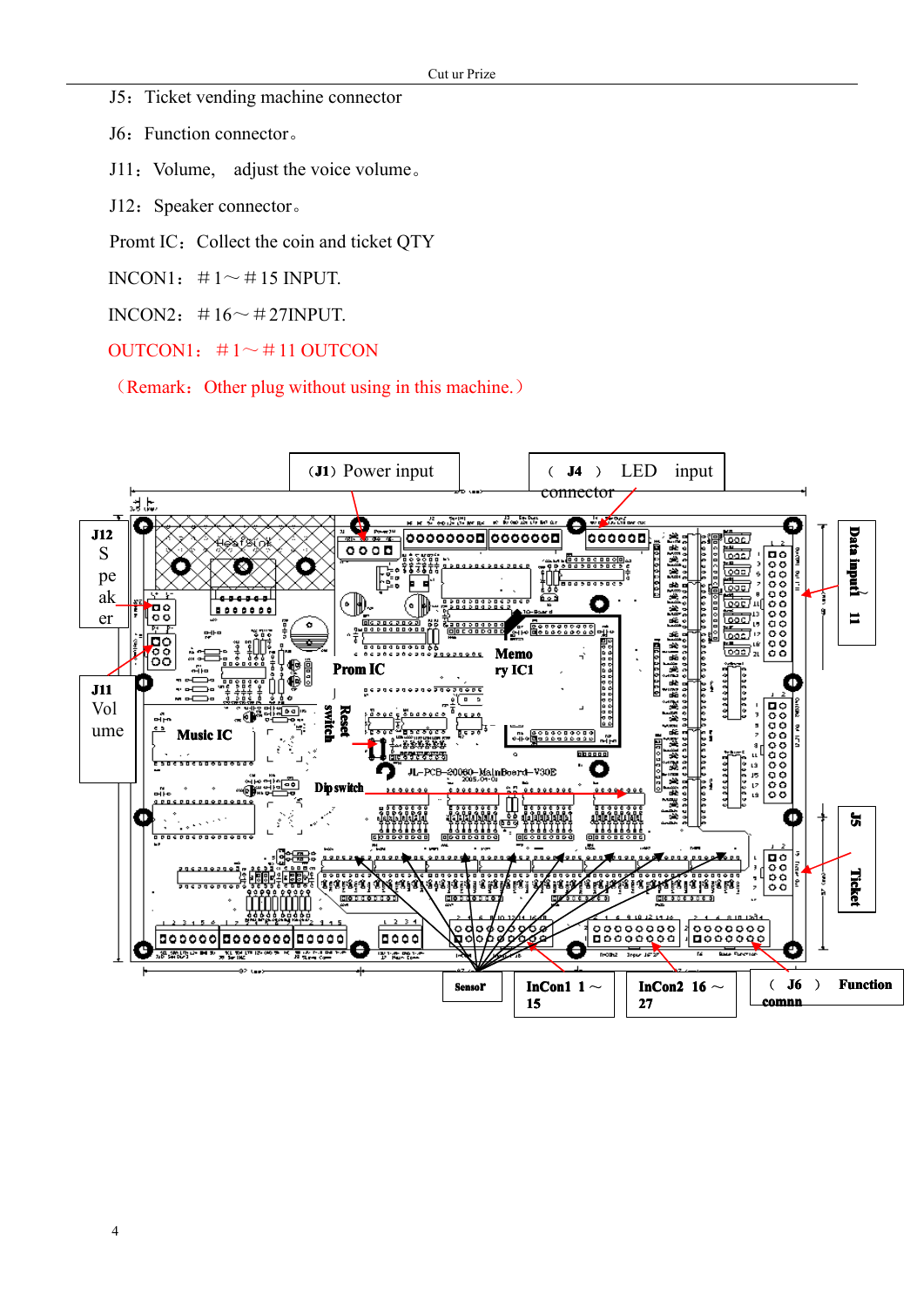#### <span id="page-5-0"></span>9、Operation instruction

This game has two adjustable play modes. One is the free play mode, and the other one is coin play mode. When the machine is in free play mode, after pressing the reset button, no coin is required to start the game. The machine will be in play mode continuously. When the machine is in coin play mode, it can be in one of the following four modes:1) Attract Mode 2) Test Mode 4) Game Play Mode 5) Error state Please refer to the Flow Chart below for details::



#### TURN ON THE POWER

Before turning on the power, please check the plug and cord, and make sure that the game is set to the proper voltage.

#### GAME PLAY MODE

When the Game is started, the TIME and CREDIT LED on the console display the time and credit the player has. There is also MUSIC going with this.

#### ATTRACT MODE

In ATTRACT MODE, the LEDs on the console display  $\frac{\mid X \mid \mid X}{\mid X}$ , which also changes continuously. It is also going with music. Press the "TEST" button on the front cabinet for over 300mss and the game will enter into TEST MODE. Insert Coin, and the machine will enter into GAME PLAY MODE.

#### TEST MODE

Test whether the LED is in good conditions, whether the lights, claw carriage and music are in working conditions.

When machine is in ATTRACT MODE, press the "TEST" button, music will stop and the game will enter into "TEST MODE".

LED displays No of version <sup>→</sup> LED all turn off →LED all turn on <sup>→</sup> Testing Input →Testing Output →Testings Ticket Dispenser (Not applicable to this Machine)  $\rightarrow$  Testing Music  $\rightarrow$  Test is completed. ERROR MODE

During the game play, whenever there is ERROR, the system will enter into ERROR MODE. The Error code "EX"

will be displayed. Alarm is activated, and you can check the errors according to the EROR CODES 1, 2, 3, 4 ,5,6 and

8.. After clearing the error, reset the game and restart the machine. Please refer to the "ERROR CODES" table for details.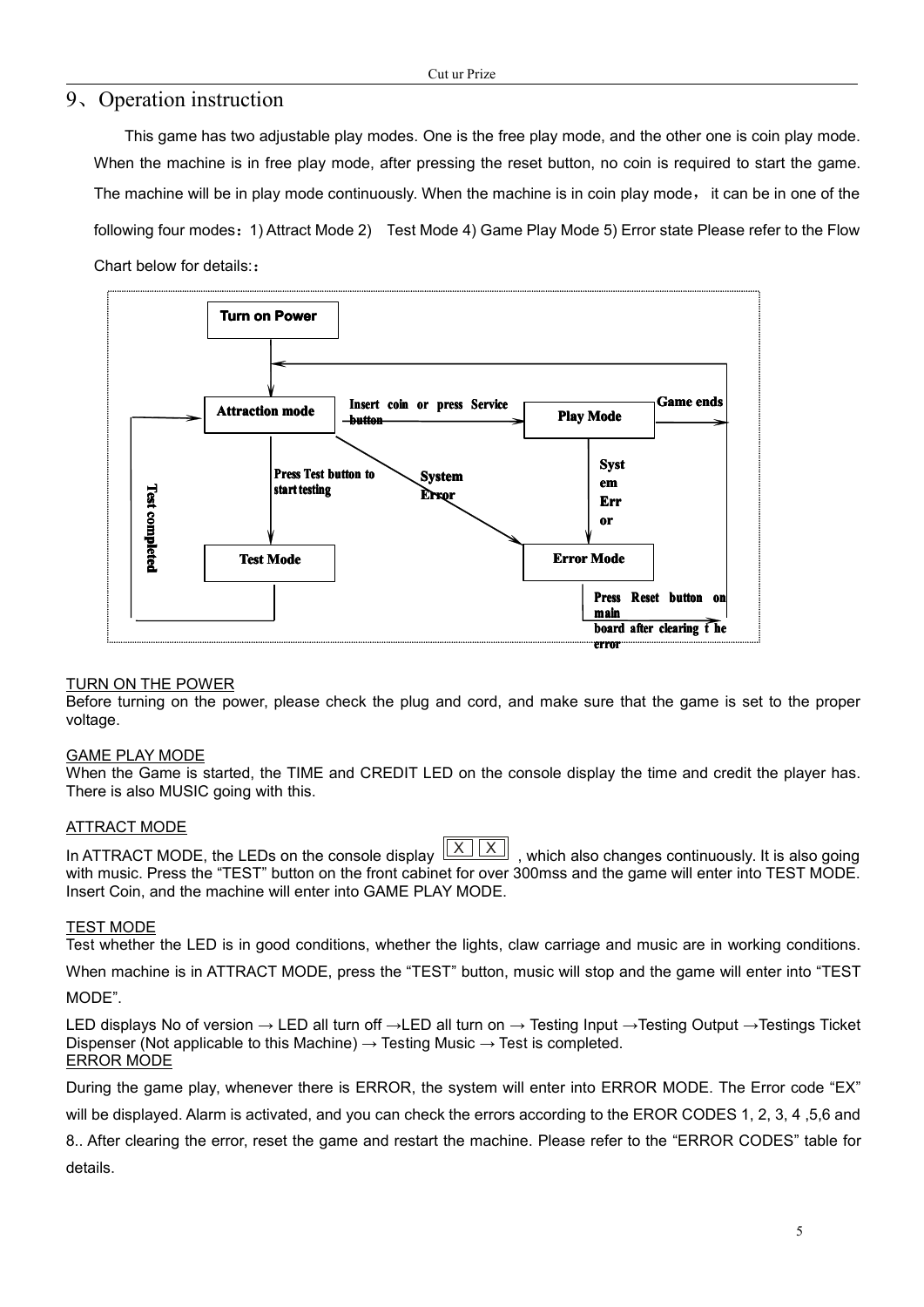# <span id="page-6-0"></span>10、Appendix

# **10-1. DIP SWITCH SETTING DESCRIPTIONS**

Ver:1.08 Time:2011-1-13

<span id="page-6-1"></span>

| <b>Plug code</b> | Pin<br>code | <b>Pin color</b>  | <b>VO</b><br>code   | <b>Function of I/O</b> |                                              |  |
|------------------|-------------|-------------------|---------------------|------------------------|----------------------------------------------|--|
| J1               | PIN 1       | 4*0.75-Red        | $+5V$ Input         | $------$               | Power Input;                                 |  |
| (Power Input     | PIN 2       | 4*0.75-Black      | GND                 |                        |                                              |  |
| Connector; )     | PIN 3       | 4*0.75-Black      | GND                 |                        |                                              |  |
|                  | PIN 4       | 4*0.75-Yellow     | $+12V$ Input        |                        |                                              |  |
| J4               | PIN 1       | $6*0.3 - Green$   | CLK                 |                        | Digital LED Board Output<br>Connection order |  |
| (#2 Serial       | PIN 2       | $6*0.3 -$ White   | DAT                 |                        |                                              |  |
| Output           | PIN 3       | $6*0.3 - Brown$   | LTH                 |                        |                                              |  |
| Connector; )     | PIN 4       | $6*0.3 - Ye11ow$  | $+12V$ Output       |                        |                                              |  |
|                  | PIN 5       | $6*0.3 - Black$   | GND;                |                        |                                              |  |
|                  | PIN 6       | $6*0.3 - Red$     | +5V Output          |                        |                                              |  |
| J <sub>5</sub>   | PIN 1       | $4*0.3$ -White    | #1 Ticket Out Drive |                        | Ticket Out Connector(unused in               |  |
| (Ticket Out      | PIN 2       | $4*0.3$ – White   | #2 Ticket Out Drive |                        | this machine)                                |  |
| Connector)       | PIN 3       | $4*0.3 - Ye11ow$  | +12V Output         |                        |                                              |  |
|                  | PIN 4       | $4*0.3 - Ye11ow$  | $+12V$ Output       |                        |                                              |  |
|                  | PIN 5       | $4*0.3 - Black$   | GND                 |                        |                                              |  |
|                  | PIN 6       | $4*0.3 - Black$   | GND                 |                        |                                              |  |
|                  | PIN 7       | $4*0.3 -$ Green   | #1 Ticket Feedback  |                        |                                              |  |
|                  | PIN 8       | $4*0.3 - Green$   | #2 Ticket Feedback  |                        |                                              |  |
|                  | PIN 1       | $10*0.3 - Ye11ow$ | $+12V$ Out          |                        | Base Function connector:                     |  |
|                  | PIN 2       | Null              | $+5V$ Out           | $------$               | $\circ$                                      |  |
|                  | PIN 3       | $10*0.3 - Black$  | GND                 |                        |                                              |  |
| J6               | PIN 4       | Nu11              | GND;                |                        |                                              |  |
| (Base Function   | PIN 5       | $10*0.3 - B1ue$   | Service             | IN #25                 |                                              |  |
| connector;)      | PIN 6       | Null              | No Connect          |                        |                                              |  |
|                  | PIN 7       | Null              | No Connect          |                        |                                              |  |
|                  | $\rm PIN$ 8 | Nu11              | No Connect          | $-----$                |                                              |  |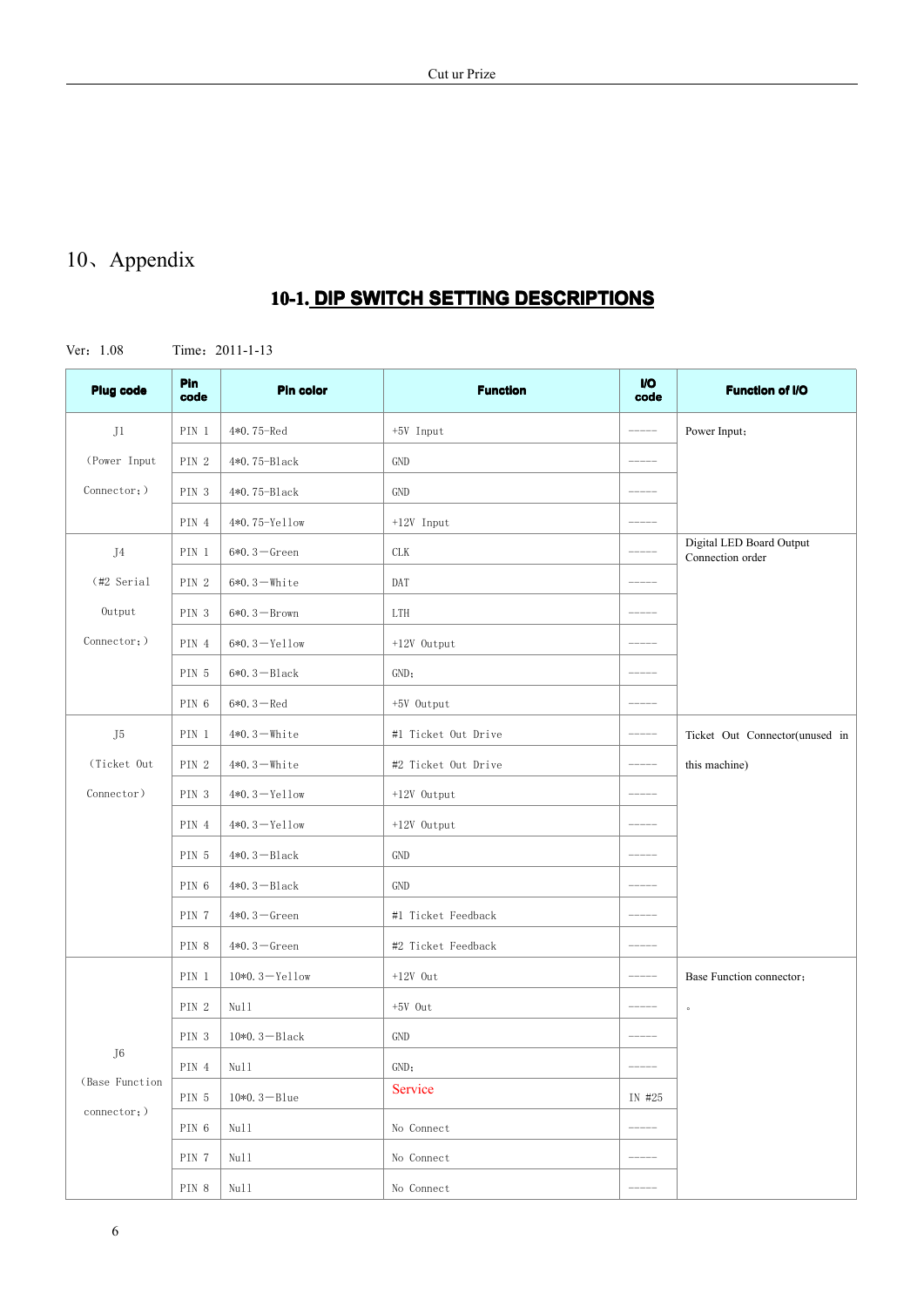<span id="page-7-1"></span><span id="page-7-0"></span>

|                            | PIN 9            | $10*0.3 - \text{Purple}$ | <b>Test</b>         | IN #27      |                                             |
|----------------------------|------------------|--------------------------|---------------------|-------------|---------------------------------------------|
|                            | <b>PIN 10</b>    | $10*0.3 - 0$ range       | Reset               | IN #28      |                                             |
|                            | <b>PIN 11</b>    | $10*0.3 -$ White         | 投币信号                | IN #30      |                                             |
|                            | <b>PIN 12</b>    | $10*0.3 - Green$         | No Connect          | IN #31      |                                             |
|                            | <b>PIN 13</b>    | $10*0.3 - Gray$          | No Connect          | OUT #22     |                                             |
|                            | <b>PIN 14</b>    | $10*0.3 - Brown$         | Coin meter          | OUT #23     |                                             |
|                            | PIN 1            | $4*0.3 - Red$            | +5V Output          |             | <b>LED</b>                                  |
| J8                         | PIN <sub>2</sub> | $4*0.3 - Ye11ow$         | No Connect          |             |                                             |
|                            | PIN <sub>3</sub> | $4*0.3 - Green$          | <b>CLK</b>          |             |                                             |
|                            | PIN 4            | $4*0.3 - Brown$          | GND                 |             |                                             |
|                            | PIN 5            | $4*0.3 - B$ lue          | DAT                 |             |                                             |
| J10                        | PIN 1            | Null                     | LED contron 1 bit   |             |                                             |
|                            | PIN 2            | Null                     | LED contron 10 bit  |             |                                             |
|                            | PIN <sub>3</sub> | $6*0.3 - Brow$           | LTH                 |             |                                             |
|                            | PIN 4            | Null                     | No Connect          |             |                                             |
|                            | PIN 5            | Null                     | No Connect          |             |                                             |
|                            | PIN 6            | Null                     | No Connect          | ------      |                                             |
|                            | PIN 1            | 4*0.15 $-$ Green         | Right Signal Input  |             | Volume Ctrl;                                |
|                            | PIN <sub>2</sub> | $4*0.15 -$ White         | Left Signal Input   |             |                                             |
| J11                        | PIN <sub>3</sub> | 4*0.15 $-$ Red           | Right Signal Output |             |                                             |
| (Volume Ctr1; )            | PIN 4            | $4*0.15 - Ye11ow$        | Left Signal Output  |             |                                             |
|                            | PIN 5            | Screening wire           | GND                 |             |                                             |
|                            | PIN 6            | Screening wire           | <b>GND</b>          |             |                                             |
| J12                        | PIN 1            | 2*0.75-White             | Left Speaker +      |             | Speaker;                                    |
| (Speaker;)                 | PIN 2            | $2*0.75 - B1ack$         | Left Speaker -      | $--- - - -$ |                                             |
|                            | PIN 3            | $2*0.75 - Red$           | Right Speaker +     | $------ -$  |                                             |
|                            | PIN 4            | $2*0.75 - Black$         | Right Speaker -     |             |                                             |
| $InCON1$                   | PIN 1            | $0.3 - Brown$            | Input               | IN #0       | Bank prize shaft position<br>limited sensor |
| $(\sharp1\!\sim\!\sharp15$ | PIN 2            | $0.3 -$ Pink             | Input               | IN #1       | Back control button                         |
| Input ; )                  | PIN 3            | $0.3 - 0$ range          | Input               | IN #2       | Front position limited sensor               |
|                            | PIN 4            | $0.3 - SkyBlue$          | Input               | IN #3       | Right control button                        |
|                            | PIN 5            | $0.3 -$ Green            | Input               | IN #4       | Front direction sensor                      |
|                            | PIN 6            | $0.3 - B$ lue            | Input               | IN #5       | <b>Back direction sensor</b>                |
|                            | PIN 7            | $0.3 -$ Purple           | Input               | IN #6       | Left direction sensor                       |
|                            | PIN 8            | $0.3 -$ Gray             | Input               | IN #7       | Right direction sensor                      |
|                            | PIN 9            | $0.3 -$ White            | Input               | IN #8       | Scissors open signal                        |
|                            | <b>PIN 10</b>    | $0.3 -$ SkyBlue          | Input               | IN #9       | Scissors close signal                       |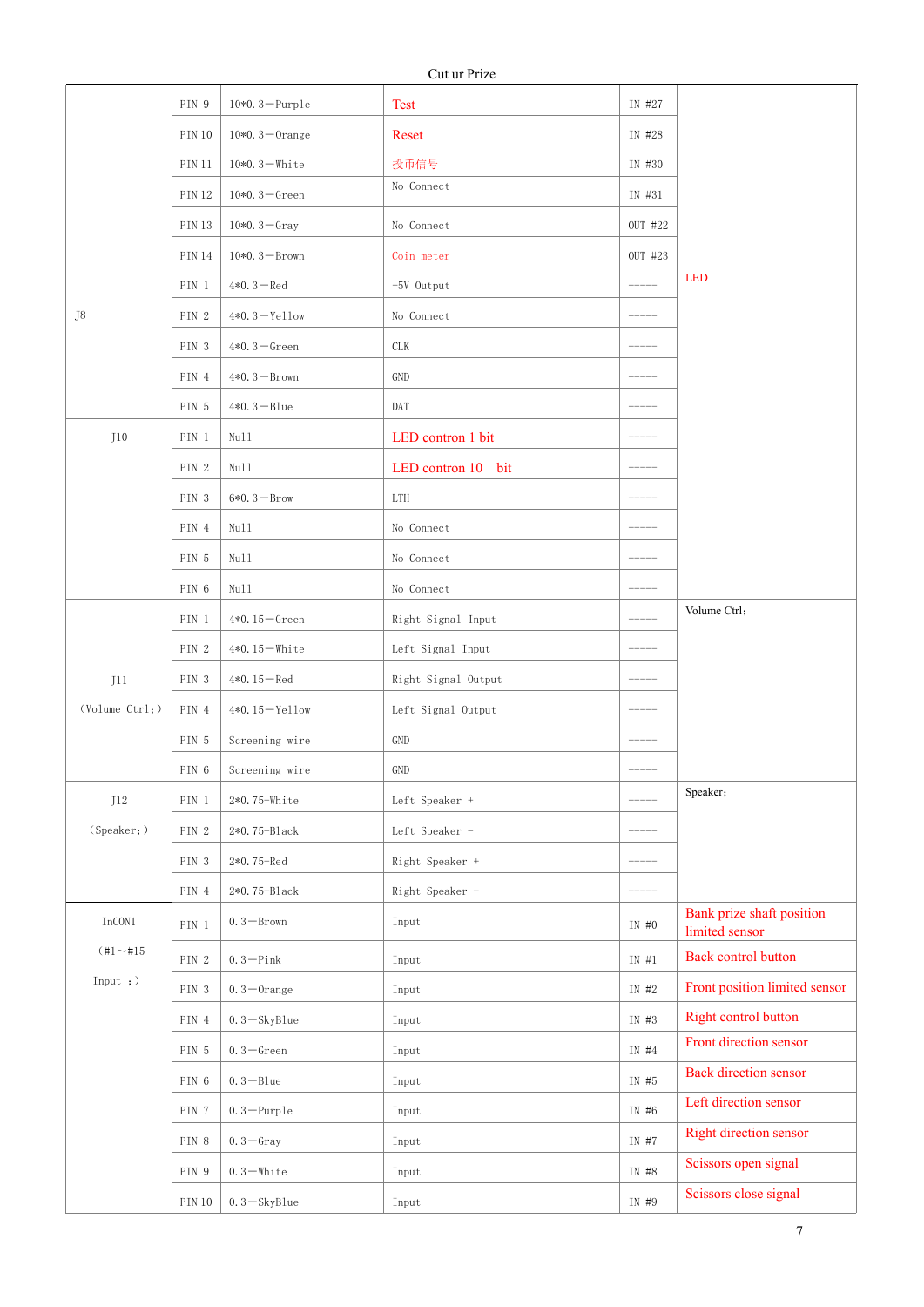|  |               | <b>PIN 11</b> | $0.3 -$ Brown   | Input         | IN #10        |                                           |
|--|---------------|---------------|-----------------|---------------|---------------|-------------------------------------------|
|  |               | <b>PIN 12</b> | $0.3 -$ White   | Input         | IN #11        | Prize test                                |
|  |               | <b>PIN 13</b> | $0.3$ -Orange   | Input         | IN #12        | Waving alarm                              |
|  |               | <b>PIN 14</b> | $0.3 -$ Green   | Input         | IN #13        |                                           |
|  |               | <b>PIN 15</b> | $0.3 -$ White   | Input         | IN #14        |                                           |
|  |               | <b>PIN 16</b> | $0.3 - Black$   | GND           | $--- - - -$   |                                           |
|  |               | <b>PIN 17</b> | $0.3 - Red$     | +5V Output    | $--- - - -$   |                                           |
|  |               | <b>PIN 18</b> | $0.3 -$ Yellow  | +12V Output   | $-----$       |                                           |
|  | $InCON2$      | $\rm PIN\_1$  | $0.3 - Brown$   | Input         | IN #15        |                                           |
|  | $(+16 - 427)$ | PIN 2         | $0.3 -$ Pink    | Input         | IN #16        |                                           |
|  | Input $;$ $)$ | PIN 3         | $0.3 - 0$ range | Input         | IN #17        |                                           |
|  |               | PIN 4         | $0.3 - SkyBlue$ | Input         | IN #18        |                                           |
|  |               | PIN 5         | $0.3 -$ Green   | Input         | IN #19        |                                           |
|  |               | PIN 6         | $0.3 - B$ lue   | Input         | IN #20        |                                           |
|  |               | PIN 7         | $0.3 -$ Purple  | Input         | IN #21        |                                           |
|  |               | PIN 8         | $0.3 -$ Gray    | Input         | IN #22        |                                           |
|  |               | PIN 9         | $0.3 -$ White   | Input         | IN #23        |                                           |
|  |               | <b>PIN 10</b> | $0.3 -$ SkyBlue | Input         | IN #24        |                                           |
|  |               | <b>PIN 11</b> | $0.3 - Brown$   | Input         | IN #25        |                                           |
|  |               | <b>PIN 12</b> | $0.3 -$ Pink    | Input         | IN #26        |                                           |
|  |               | $\rm PIN$ 13  | $\rm NC$        |               |               |                                           |
|  |               | $\rm PIN$ 14  | $0.3 - Black$   | GND           | $- - - - -$   |                                           |
|  |               | <b>PIN 15</b> | $0.3 - Red$     | +5V Output    | $---$         |                                           |
|  |               | $\rm PIN$ 16  | $0.3 -$ Yellow  | +12V Output   | $- - - - - -$ |                                           |
|  | $0$ ut $CON1$ | PIN 1         | $0.3 - Brown$   | Output        | $OUT$ #0      |                                           |
|  | $(+1\\ -\#1)$ | PIN 2         | $0.75 -$ Yellow | $+12V$ Output | $--- - - -$   |                                           |
|  |               | PIN 3         | $0.3 -$ Pink    | $0$ utput     | $OUT$ #1      | Motor front (add resistance<br>5K and 5V) |
|  |               | $\rm PIN$ 4   | $0.75 -$ Yellow | $+12V$ Output | $--- - - -$   |                                           |
|  |               | PIN 5         | $0.3 - 0$ range | Output        | OUT #2        | Motor back add resistance                 |
|  |               |               |                 |               |               | 5K and 5V)                                |
|  |               | PIN 6         |                 |               |               |                                           |
|  |               | PIN 7         | $0.3 - SkyBlue$ | Output        | $OUT$ #3      | Motor left add resistance 5K<br>and 5V)   |
|  |               | PIN 8         |                 |               |               |                                           |
|  |               | PIN 9         | $0.3 -$ Green   | Output        | $OUT$ #4      | Motor right add resistance<br>5K and 5V)  |
|  |               | $\rm PIN$ 10  |                 |               | $\frac{1}{2}$ |                                           |
|  |               | <b>PIN 11</b> | $0.3 - B$ lue   | Output        | OUT #5        | Scissors motor                            |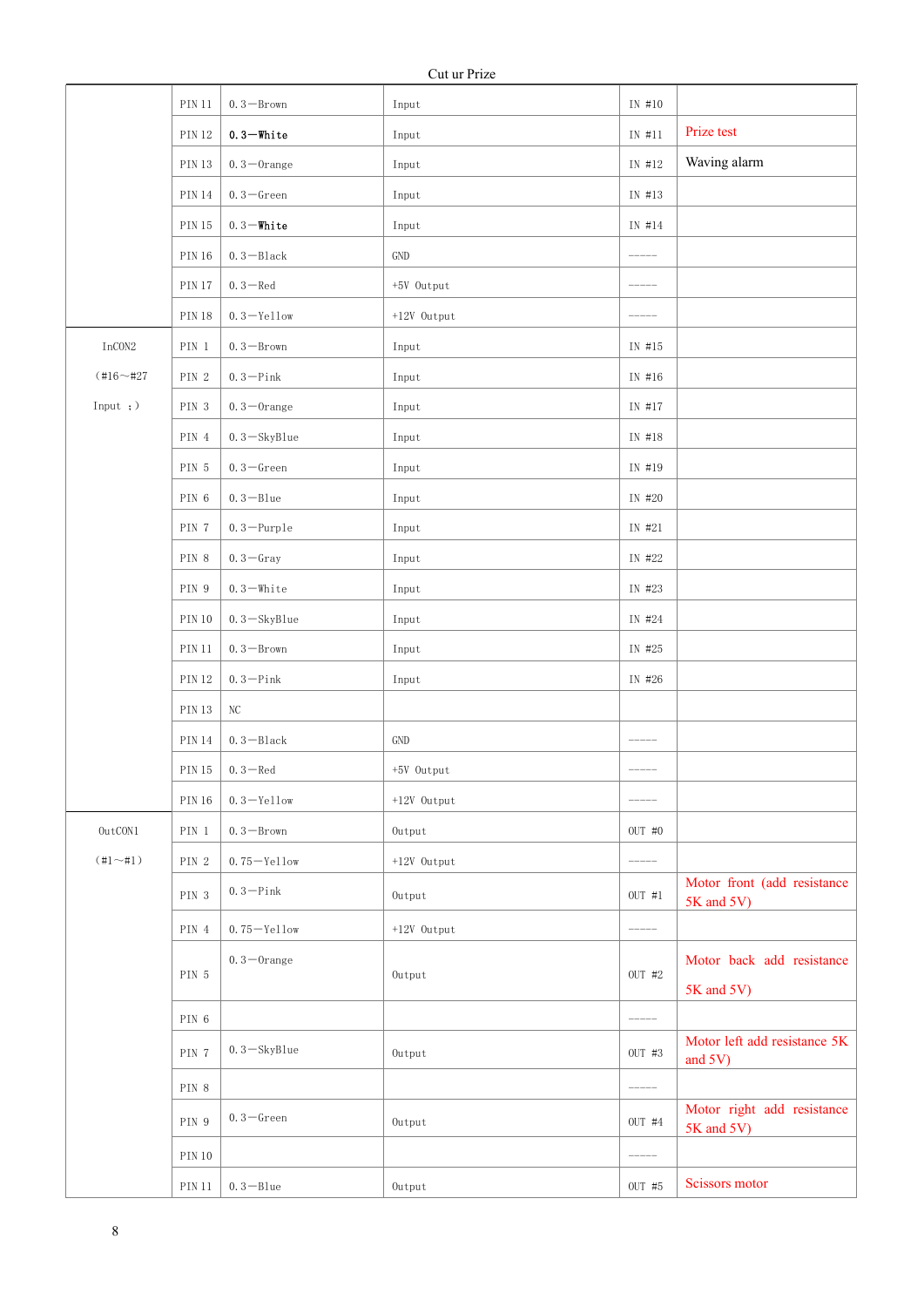|               | <b>PIN 12</b> |                                                     |           | $------$                                                |                           |
|---------------|---------------|-----------------------------------------------------|-----------|---------------------------------------------------------|---------------------------|
|               | <b>PIN 13</b> | $0.3 -$ Purple                                      | Output    | OUT #6                                                  |                           |
|               | <b>PIN 14</b> |                                                     |           | $-----$                                                 |                           |
|               | <b>PIN 15</b> | $0.3 -$ Gray                                        | Output    | $OUT$ #7                                                |                           |
|               | <b>PIN 16</b> | $0.3 -$ Yellow                                      |           | $\scriptstyle{-----}$                                   |                           |
|               | <b>PIN 17</b> | $0.3 -$ White                                       | Output    | OUT #8                                                  |                           |
|               | <b>PIN 18</b> | $0.5 -$ Yellow                                      |           |                                                         |                           |
|               | <b>PIN 19</b> | $0.3 -$ SkyBlue                                     | Output    | OUT #9                                                  | left and right button led |
|               | <b>PIN 20</b> |                                                     |           |                                                         |                           |
|               | <b>PIN 21</b> | $0.3 - Brown$                                       | Output    | $OUT$ #10                                               | Back and front button LED |
|               | <b>PIN 22</b> |                                                     |           | $-----$                                                 |                           |
| 0utCON2       | PIN 1         | $0.3 - Brown$                                       | Output    | $OUT$ #11                                               | Prize A meter             |
| $(+12 - 421)$ | PIN 2         | $0.5 -$ Yellow                                      |           | $\begin{tabular}{cc} - & - & - \\ \hline \end{tabular}$ |                           |
| Output;       | PIN 3         | $0.3 -$ Pink                                        | Output    | OUT #12                                                 | Prize B<br>meter          |
| #12~#21 输出)   | PIN $\,4$     |                                                     |           | $\begin{tabular}{cc} - & - & - \\ \hline \end{tabular}$ |                           |
|               | PIN 5         | $0.3 - 0$ range                                     | Output    | OUT #13                                                 | Prize C<br>meter          |
|               | PIN 6         |                                                     |           |                                                         |                           |
|               | PIN 7         | $0.3 -$ SkyBlue                                     | Output    | OUT #14                                                 |                           |
|               | PIN 8         |                                                     |           | $\qquad \qquad - - - - -$                               |                           |
|               | PIN 9         | $0.3 -$ SkyBlue                                     | Output    | OUT #15                                                 |                           |
|               | <b>PIN 10</b> |                                                     |           | $- - - - - -$                                           |                           |
|               | <b>PIN 11</b> | $0.3 - B$ lue                                       | Output    | OUT #16                                                 |                           |
|               | <b>PIN 12</b> |                                                     |           | $--- - -$                                               |                           |
|               | $\rm PIN$ 13  | $0.3 -$ Purple                                      | $0$ utput | OUT #17                                                 |                           |
|               | <b>PIN 14</b> |                                                     |           | $\begin{tabular}{cc} - & - & - \\ \hline \end{tabular}$ |                           |
|               | <b>PIN 15</b> | $0.3 -$ Gray                                        | $0$ utput | OUT #18                                                 |                           |
|               | <b>PIN 16</b> |                                                     |           | $\begin{tabular}{cc} - & - & - \\ \hline \end{tabular}$ |                           |
|               | <b>PIN 17</b> | $0.3 -$ White                                       | Output    | OUT #19                                                 |                           |
|               | <b>PIN 18</b> |                                                     |           | $-----$                                                 |                           |
|               | <b>PIN 19</b> | $0.3 - SkyBlue$                                     | $0$ utput | OUT #20                                                 |                           |
|               | <b>PIN 20</b> |                                                     |           | $\begin{tabular}{cc} - & - & - \\ \hline \end{tabular}$ |                           |
| Main board    | $\,1\,$       | Crystal Vibrator 11.0592Mhzis used in the Main PCB. |           |                                                         |                           |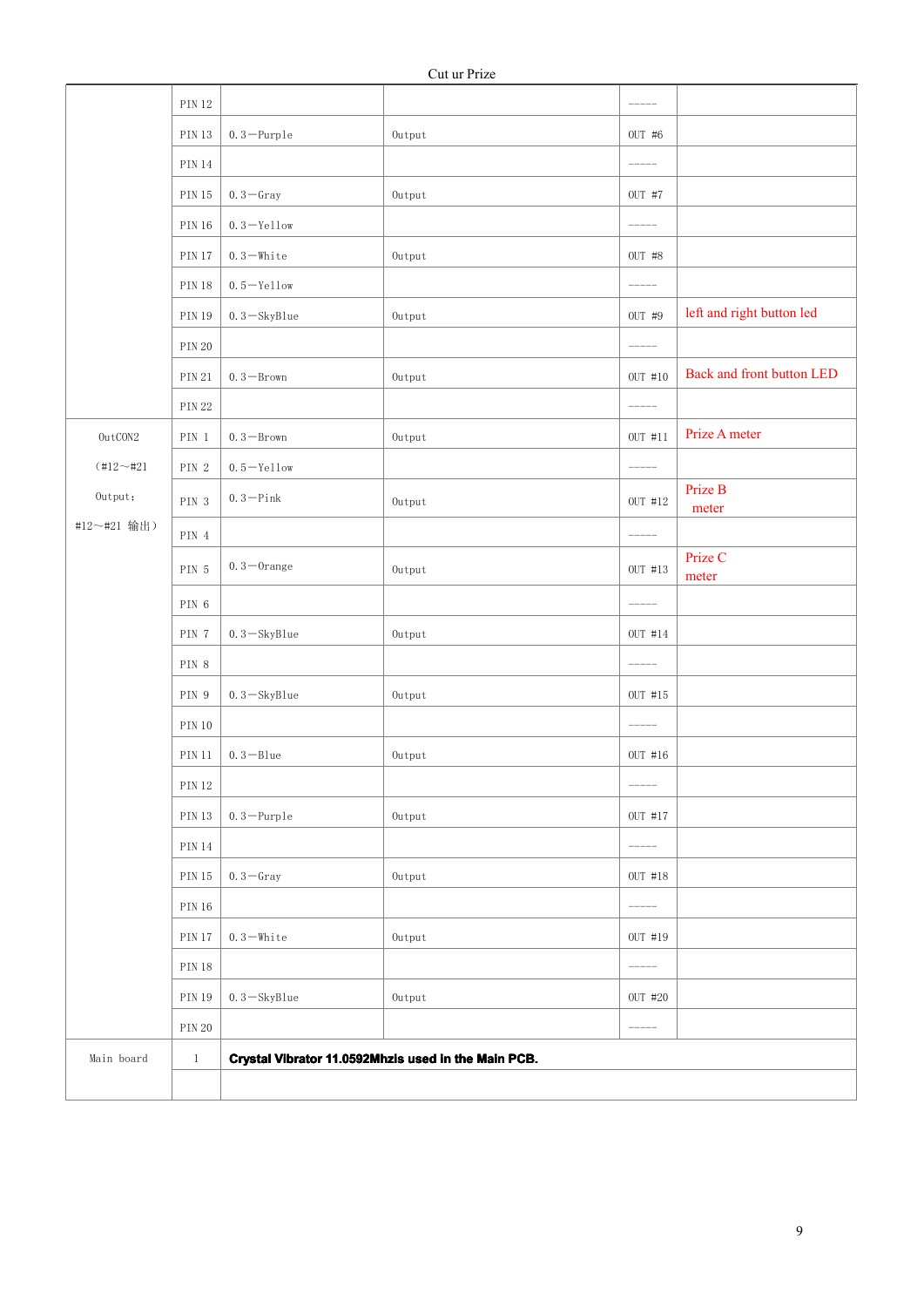# 10-2.DIP switch seting

<span id="page-10-0"></span>

| Function<br>$\sqrt{S}$<br>Dip | Bi<br>$\mathbf{1}$ | $\overline{2}$ | 3          | 4           | 5          | $6\phantom{1}$ | $\overline{7}$ | 8          | Function                                   |
|-------------------------------|--------------------|----------------|------------|-------------|------------|----------------|----------------|------------|--------------------------------------------|
|                               |                    |                |            | <b>ON</b>   | ON         | ON             |                |            | 10 Coins/game                              |
|                               |                    |                |            | <b>OFF</b>  | ON         | ON             |                |            | 8 Coins/game                               |
|                               |                    |                |            | ON          | <b>OFF</b> | ON             |                |            | 6 Coins/game                               |
|                               |                    |                |            | <b>OFF</b>  | <b>OFF</b> | ON             |                |            | 5 Coins/game                               |
|                               |                    |                |            | <b>ON</b>   | ON         | <b>OFF</b>     |                |            | 4 Coins/game                               |
|                               |                    |                |            | <b>OFF</b>  | ON         | <b>OFF</b>     |                |            | 3 Coins/game                               |
| SW <sub>1</sub>               |                    |                |            | ON          | <b>OFF</b> | <b>OFF</b>     |                |            | 2 Coins/game                               |
|                               |                    |                |            | <b>OFF</b>  | <b>OFF</b> | <b>OFF</b>     |                |            | 1 Coins/game                               |
|                               |                    |                |            |             |            |                | ON             |            | SAVE PAREMETER when Power is OFF           |
|                               |                    |                |            |             |            |                | <b>OFF</b>     |            | CLEAR PARAMETER when Power is OFF          |
|                               |                    |                |            |             |            |                |                | ON         | Music On when the game is in Attract Mode  |
|                               |                    |                |            |             |            |                |                | <b>OFF</b> | Music Off when the game is in Attract Mode |
|                               | ON                 | ON             |            |             |            |                |                |            | TIME PER GAME PLAY: 60 seconds             |
|                               | <b>OFF</b>         | ON             |            |             |            |                |                |            | TIME PER GAME PLAY: 50 seconds             |
|                               | ON                 | <b>OFF</b>     |            |             |            |                |                |            | TIME PER GAME PLAY: 40 seconds             |
|                               | <b>OFF</b>         | <b>OFF</b>     |            |             |            |                |                |            | TIME PER GAME PLAY: 30 seconds             |
|                               |                    |                | ON         | ON          |            |                |                |            | The brenk distanle longest                 |
|                               |                    |                | <b>OFF</b> | ON          |            |                |                |            | The brenk distanle longet                  |
|                               |                    |                | ON         | <b>OFF</b>  |            |                |                |            | The brenk distanle shorter                 |
|                               |                    |                | <b>OFF</b> | <b>OFF</b>  |            |                |                |            | The brenk distanle shortesr                |
|                               |                    |                |            |             | <b>ON</b>  | <b>ON</b>      | ON             | <b>ON</b>  | Each 999 games get 1 prize A out           |
|                               |                    |                |            |             | <b>OFF</b> | <b>ON</b>      | <b>ON</b>      | ON         | Each 800 games get 1 prize A out           |
|                               |                    |                |            |             | ON         | <b>OFF</b>     | ON             | ON         | Each 600games get 1 prize A out            |
|                               |                    |                |            |             | <b>OFF</b> | <b>OFF</b>     | ON             | ON         | Each 400 games get 1 prize A out           |
| SW <sub>2</sub>               |                    |                |            |             | <b>ON</b>  | ON             | <b>OFF</b>     | ON         | Each 350 games get 1 prize A out           |
|                               |                    |                |            |             | OFF        | ON             | OFF            | ON         | Each 300 games get 1 prize A out           |
|                               |                    |                |            |             | <b>ON</b>  | <b>OFF</b>     | OFF            | ON         | Each 250 games get 1 prize A out           |
|                               |                    |                |            |             | OFF        | <b>OFF</b>     | OFF            | ON         | Each 200 games get 1 prize A out           |
|                               |                    |                |            |             | <b>ON</b>  | ON             | ON             | <b>OFF</b> | Each 160 games get 1 prize A out           |
|                               |                    |                |            |             | OFF        | ON             | ON             | OFF        | Each 120 games get 1 prize A out           |
|                               |                    |                |            |             | ON         | <b>OFF</b>     | ON             | OFF        | Each 100 games get 1 prize A out           |
|                               |                    |                |            |             | OFF        | <b>OFF</b>     | ON             | <b>OFF</b> | Each 80 games get 1 prize A out            |
|                               |                    |                |            |             | <b>ON</b>  | ON             | OFF            | OFF        | Each 60games get 1 prize A out             |
|                               |                    |                |            |             | OFF        | ON             | OFF            | OFF        | Each 40 games get 1 prize A out            |
|                               |                    |                |            |             | ON         | <b>OFF</b>     | OFF            | OFF        | Each 30 games get 1 prize A out            |
|                               |                    |                |            |             | OFF        | <b>OFF</b>     | <b>OFF</b>     | OFF        | Each 20 games get 1 prize A out            |
|                               | ON                 | ON             | ON         | ON          |            |                |                |            | Each 999 games get 1 prize B out           |
|                               | OFF                | ON             | ON         | ON          |            |                |                |            | Each 800 games get 1 prize B out           |
| SW3                           | ON                 | OFF            | ON         | ON          |            |                |                |            | Each 600games get 1 prize Bout             |
|                               | OFF                | OFF            | ON         | $\mbox{ON}$ |            |                |                |            | Each 400 games get 1 prize Bout            |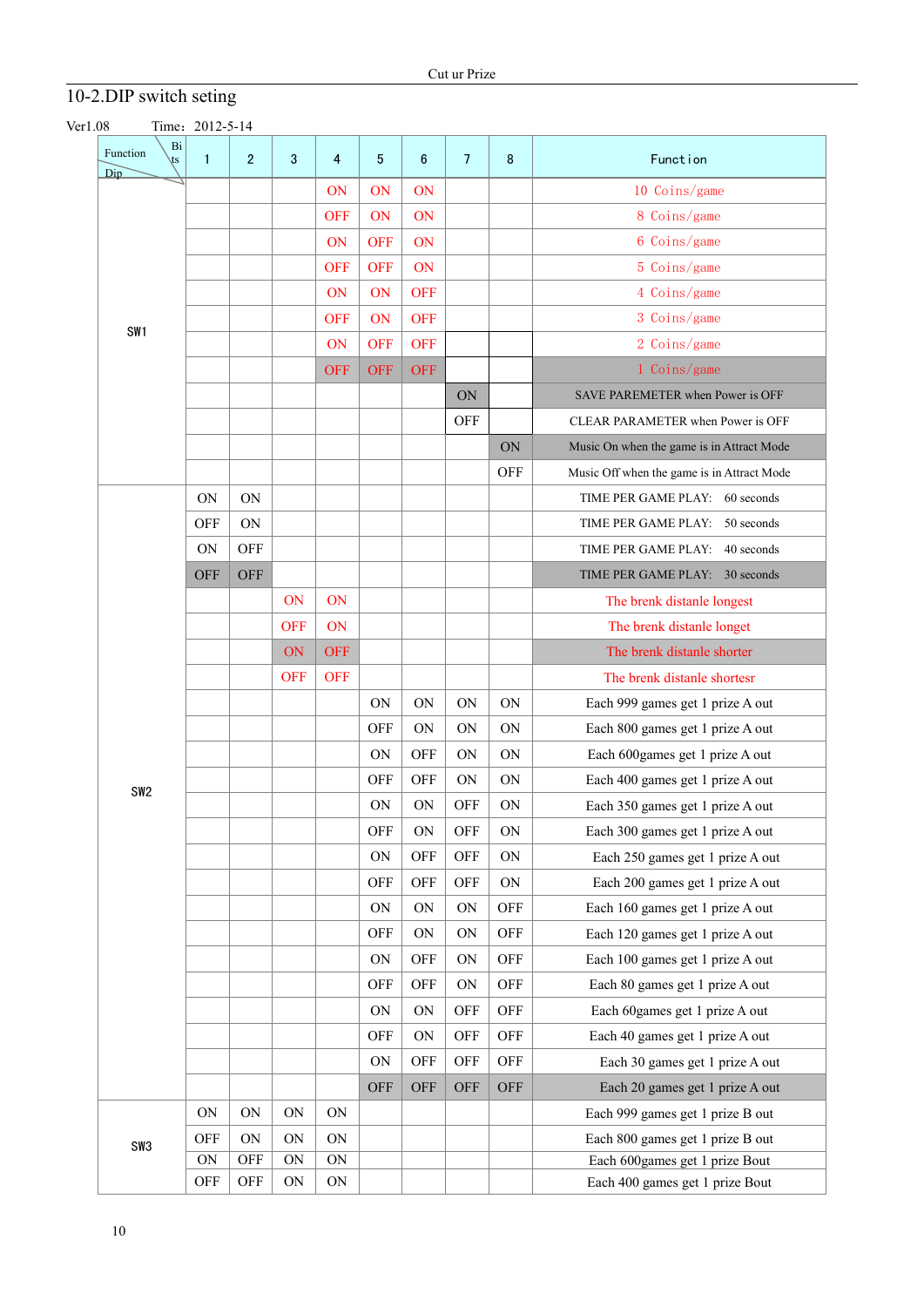|            |            |            |            |            |             | $\mathsf{cut}$ and $\mathsf{H}\mathsf{H}\mathsf{Z}\mathsf{C}$ |            |                                  |
|------------|------------|------------|------------|------------|-------------|---------------------------------------------------------------|------------|----------------------------------|
| ON         | ON         | <b>OFF</b> | ON         |            |             |                                                               |            | Each 350 games get 1 prizeBout   |
| OFF        | ON         | <b>OFF</b> | ON         |            |             |                                                               |            | Each 300 games get 1 prize B out |
| ON         | <b>OFF</b> | <b>OFF</b> | ON         |            |             |                                                               |            | Each 250 games get 1 prize B out |
| <b>OFF</b> | OFF        | <b>OFF</b> | ON         |            |             |                                                               |            | Each 200 games get 1 prize Bout  |
| ON         | ON         | ON         | <b>OFF</b> |            |             |                                                               |            | Each 160 games get 1 prize Bout  |
| OFF        | ON         | <b>ON</b>  | <b>OFF</b> |            |             |                                                               |            | Each 120 games get 1 prize Bout  |
| ON         | <b>OFF</b> | ON         | <b>OFF</b> |            |             |                                                               |            | Each 100 games get 1 prizeB out  |
| OFF        | OFF        | ON         | <b>OFF</b> |            |             |                                                               |            | Each 80 games get 1 prize Bout   |
| ON         | ON         | <b>OFF</b> | <b>OFF</b> |            |             |                                                               |            | Each 60games get 1 prize B out   |
| OFF        | ON         | <b>OFF</b> | <b>OFF</b> |            |             |                                                               |            | Each 40 games get 1 prize B out  |
| ON         | <b>OFF</b> | <b>OFF</b> | <b>OFF</b> |            |             |                                                               |            | Each 30 games get 1 prize B out  |
| OFF        | OFF        | <b>OFF</b> | <b>OFF</b> |            |             |                                                               |            | Each 20 games get 1 prize B out  |
|            |            |            |            | ON         | ON          | ON                                                            | ON         | Each 999 games get 1 prize C out |
|            |            |            |            | OFF        | $\mbox{ON}$ | ON                                                            | ON         | Each 800 games get 1 prize C out |
|            |            |            |            | ON         | OFF         | ON                                                            | ON         | Each 600games get 1 prize Cout   |
|            |            |            |            | OFF        | <b>OFF</b>  | ON                                                            | ON         | Each 400 games get 1 prize Cout  |
|            |            |            |            | ON         | $\mbox{ON}$ | OFF                                                           | <b>ON</b>  | Each 350 games get 1 prizeCout   |
|            |            |            |            | <b>OFF</b> | ON          | OFF                                                           | ON         | Each 300 games get 1 prize Cout  |
|            |            |            |            | ON         | <b>OFF</b>  | OFF                                                           | ON         | Each 250 games get 1 prizeC out  |
|            |            |            |            | OFF        | <b>OFF</b>  | <b>OFF</b>                                                    | ON         | Each 200 games get 1 prize C out |
|            |            |            |            | ON         | ON          | ON                                                            | OFF        | Each 160 games get 1 prize C out |
|            |            |            |            | <b>OFF</b> | ON          | ON                                                            | OFF        | Each 120 games get 1 prizeC out  |
|            |            |            |            | ON         | <b>OFF</b>  | ON                                                            | OFF        | Each 100 games get 1 prize Cout  |
|            |            |            |            | <b>OFF</b> | <b>OFF</b>  | ON                                                            | <b>OFF</b> | Each 80 games get 1 prize C out  |
|            |            |            |            | ON         | $\mbox{ON}$ | OFF                                                           | OFF        | Each 60games get 1 prize C out   |
|            |            |            |            | <b>OFF</b> | ON          | OFF                                                           | OFF        | Each 40 games get 1 prize C out  |
|            |            |            |            | ON         | OFF         | OFF                                                           | OFF        | Each 30 games get 1 prize C out  |
|            |            |            |            | OFF        | OFF         | OFF                                                           | OFF        | Each 20 games get 1 prize C out  |
|            |            |            |            |            |             |                                                               |            |                                  |

 $C<sub>1</sub> + \cdots + D<sub>n</sub>$ 

#### **Remarks: Remarks: Remarks:**

Cells Highlighted in Grey Color – Factory Settings.

The description of prize position adjusting:

Press the service button enter prize position adjusting mode. When wnter the adjusting mode,the display board shows A1,that means the prize #1 is testing, and then press SERVICE button each time later,the display board will show #2,#3,#4,#5,#6 prize position testing. In the testing mode,press SERVICE button it will quit this modeand return to attraction mode. In the position adjustion mode,press TEST button it will show left right position(X-),front back(X|),X means 1-6,it meand each prize position.In the front back position adjusting mode,press TEST button,it will return to test mode. During possition adjusting mode, press the 2 buttons in consoel to adjust the prize position and press reset button, it will save the set information.

Remark: the roreshould be snthe middle fronf of scissors cuff,as the belt running damage in the

long time working.We suggeste adjusting the prize position each month.